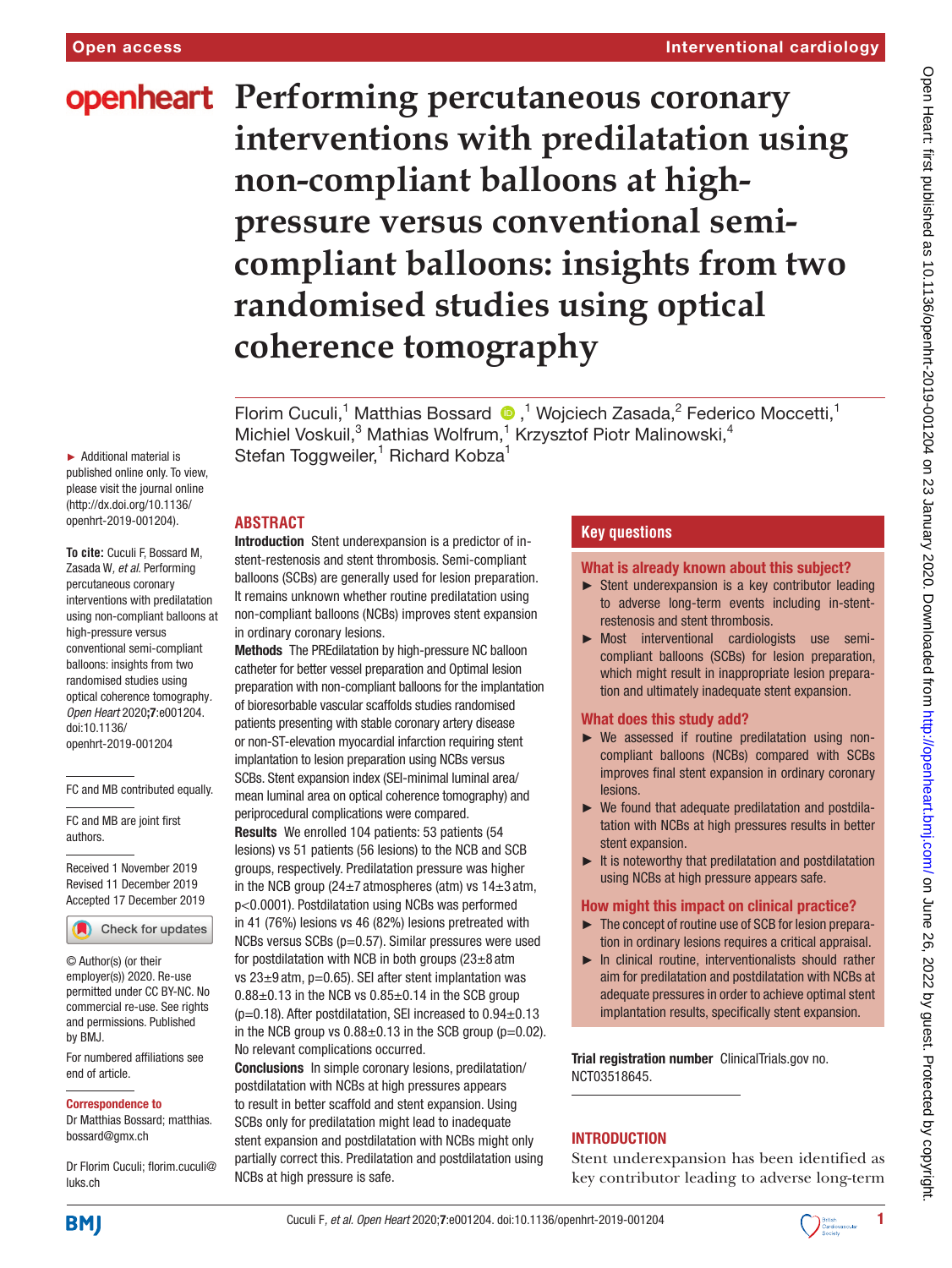events including in-stent-restenosis (ISR) and stent thrombosis  $(ST)$ .

Traditionally, semi-compliant balloons (SCB) have been used for lesion preparation before stent implantation. An earlier observational study evaluating the utility of scoring balloons demonstrated better stent expansion in calcified and fibrotic lesions.<sup>[4](#page-7-1)</sup> Furthermore, a recent small, randomised study demonstrated better stent expansion with scoring balloons compared with SCBs.<sup>5</sup>

The use of non-compliant balloons (NCBs) for lesion preparation has become clinical routine at many sites. NCBs have a much more predictable diameter during inflation at higher pressures and the so-called 'dogboning' phenomenon causing vessel dissections and perforations can be avoided. There is a lack of evidence if routine use of NCBs for lesion preparation improves stent expansion. In fact, the concept of high-pressure predilatation and postdilatation, meaning usage of inflation pressures of ≥20 atmospheres (atm), has only been propagated on the basis of case reports and case series.<sup>6–8</sup>

We assessed whether the use of NCBs at high pressure versus use of SCBs for lesion preparation leads to better stent expansion and is safe for percutaneous coronary interventions (PCI) in simple coronary lesions.

#### **METHODS**

We present the pooled data from two randomised pilot PCI studies with identical design comparing two different NCBs from the same manufacturer with standard SCBs.

The PREdilatation by high-pressure NC balloon catheter for better vessel preparation (*Pre-NC*) study was conducted between January 2014 and December 2016. The study population consisted of patients presenting with stable coronary artery disease (CAD) or non-STelevation myocardial infarction (NSTEMI) and requiring PCI with a metallic stent or bioresorbable vascular scaffold (BVS) implantation to a de novo lesion. The *Pre-NC* study was performed at the Heart Centre Lucerne (Switzerland) and at the University Medical Centre, Utrecht (The Netherlands).

The Optimal lesion preparation with non-compliant balloons for the implantation of bioresorbable vascular scaffolds (*OPRENBIS*), which was conducted between March 2015 and March 2018, included patients with stable CAD and NSTEMI in whom the implantation of BVS was planned. The patients were randomised to the *OPRENBIS* study was performed at the Heart Centre Lucerne (Switzerland).

Both studies were investigator initiated. Swiss Interventional Systems (SIS) Medical (Frauenfeld, Switzerland) provided unrestricted research grants for both studies (funding for core-lab analyses). The studies and their databases were monitored and coordinated by the Krakow Cardiovascular Research Institute (KCRI, Krakow, Poland). All patients provided written informed consent to participate.

#### Trial designs and devices

The patients were randomised by an envelope-based system. All angiograms, optical coherence tomography (OCT) recordings and clinical events were analysed in a blinded fashion by the core laboratory (KCRI). The *Pre-NC* study randomised patients undergoing PCI with third-generation drug-eluting metallic stents (DES), preferentially Xience everolimus-eluting stents (DES) (Abbott Cardiovascular, Santa Clara, California, USA), or the Absorb everolimus-eluting BVS (Abbott Cardiovascular, Santa Clara, California, USA) in a 1:1 fashion to predilatation using SCBs versus high-pressure predilatation (≥20atm) with NCBs. The *OPRENBIS* study's design was identical to the *Pre-NC* study. But for lesion treatment, we used only the Absorb BVS.

Patients allocated to the SCB predilatation arm underwent lesion preparation with a commercially available SCB at the interventionalist's discretion. In the NCB groups, Beo NC or OPN NC (SIS Medical, Frauenfeld, Switzerland) were used. Lesions with visible thrombus on angiogram, chronic total occlusions or bifurcation lesions were excluded. By protocol, it was recommended to use inflation pressure of ≥20atm with those two NCB devices. Of note, the Beo NC has a rated-burst pressure of 24 atm and the OPN NC has a rated burst pressure of 35 atm. After stent/scaffold implantation, OCT of the treated lesion was performed. Postdilatation was recommended in case of evidence for relevant stent under-expansion or malapposition. If performed, it was mandatory to obtain a final OCT. The studies' flow diagram is illustrated in [figure](#page-1-0) 1.

For antithrombotic treatment, we ensured that all patients were pretreated with aspirin (eg, 100mg daily dose prior to the procedure) and received clopidogrel 600mg (in stable CAD) or ticagrelor 180mg (or



<span id="page-1-0"></span>Figure 1 Study flow chart of the Pre-NC and OPRENBIS trials. NC, non-compliant; SCB, semi-compliant balloon.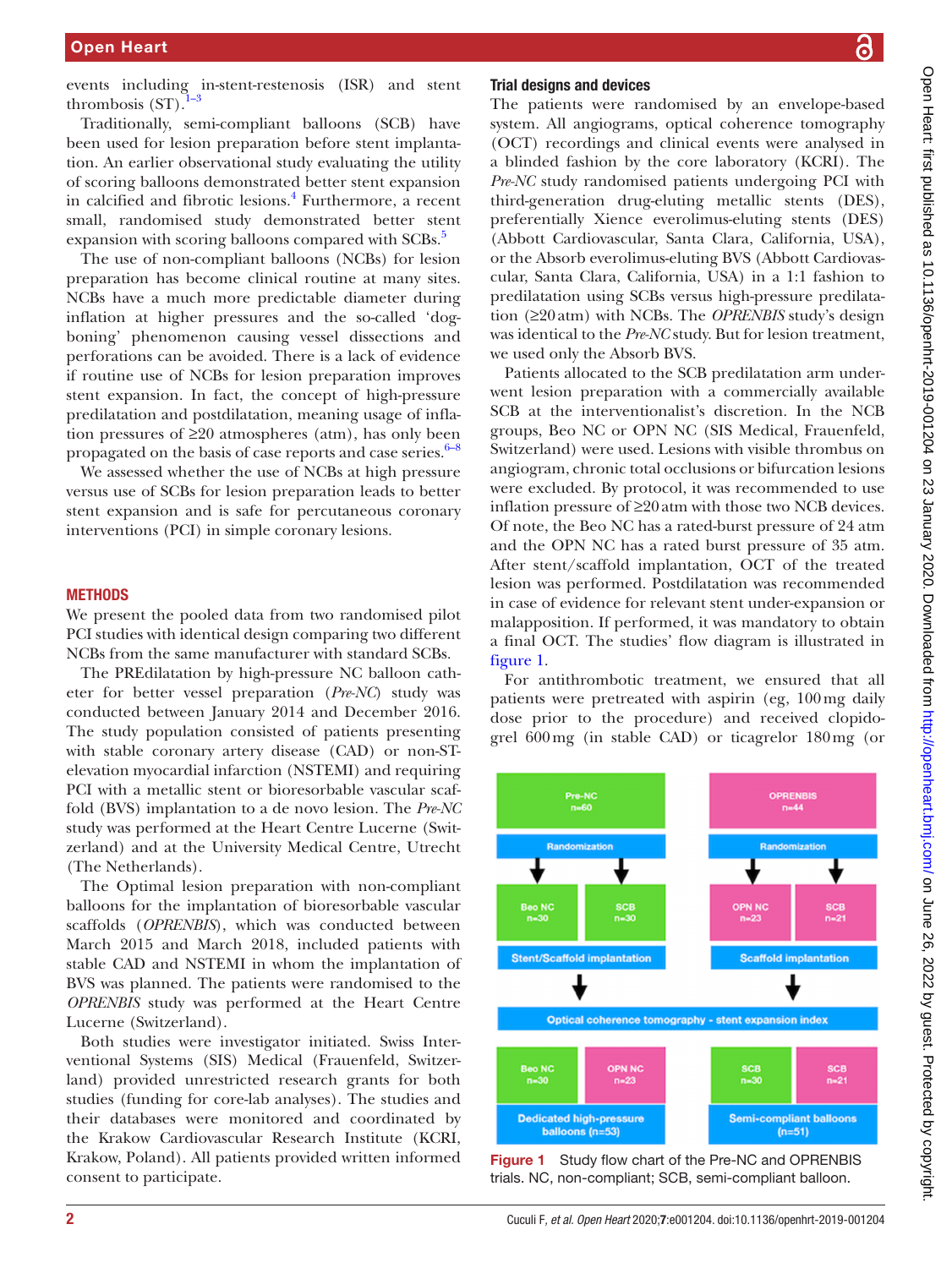in selected cases prasugrel 60mg) (in case of NSTEMI presentation). Unfractionated heparin 70 units/kg body weight was administered intravenously at the beginning of PCI. All patients were advised to take dual antiplatelet therapy for 12 months after study enrolment.

# Analysis of coronary angiography

Baseline coronary target lesion characteristics and procedure results were evaluated off-line using a dedicated software package (CAAS V.5.11, Pie Medical Imaging, The Netherlands). The analyses generally comprised three main steps: (1) preprocedural (baseline) qualitative evaluation of target lesion; (2) qualitative evaluation of target lesion after last predilatation and (3) qualitative assessment after stenting or after post-dilatation, if performed.

The following parameters were assessed at baseline for target lesion: presence and severity of calcification, American College of Cardiology/American Heart Association (AHA) lesion severity, lesion length, reference vessel diameter, minimal luminal diameter, percentage of diameter stenosis. Calcification was defined as readily apparent densities noted within the apparent vascular wall at the stenosis and separated from the blood-filled lumen by the interceding radiolucent atheroma tissue and endothelial lining. Categories of calcification involved: none, moderate (densities noted only during the cardiac cycle prior to contrast injection) and severe (radio-opacities noted without cardiac motion prior to contrast injection generally involving both sides of the arterial wall).

Of note, evaluation of target lesion after predilatation, stenting/scaffold-deployment and postdilatation also considered assessment of any PCI-related local complications: presence of dissections, side branch closure, distal embolisation, spasm and thrombus.

# Optical coherence tomography

All OCT pullbacks were also analysed off-line with dedicated software Ilumien Optis, Offline Review Workstation (St. Jude Medical, USA). The analyses consisted of two main steps: (1) qualitative and quantitative evaluation of region of interest (ROI) and references at after-stenting pullback; (2) qualitative and quantitative evaluation of ROI and references at postdilatation pullback. ROI was defined as the segment with implanted stent/scaffold. Proximal and distal references were defined as the 5mm segment located proximally/distally to the stent/scaffold. In-stent area was defined as interpolated contour connecting the endoluminal edge of the reflective border, in case of metallic stents, or the abluminal side of black strut cores, in case of bioresorbable vascular scaffold. Lumen area was automatically detected and contoured by the dedicated software and manually corrected if necessary by the analyst. In-stent area contour was delineated in 1mm interval within the ROI. Each pullback was reviewed for the presence of edge dissections, plaque protrusions, thrombus and incomplete stent apposition after the procedure.

## End points and sample size justification

For the current analyses, our primary end point of interest was stent expansion index (SEI), which was calculated based on OCT analysis and defined as the minimum stent/scaffold area divided by average reference lumen area (distal reference area+proximal reference area/2)).<sup>9</sup>

Procedural complications were systematically evaluated by using angiography and OCT. Clinical end points included new or peri-interventional myocardial infarction (MI) according to the guidelines definitions and stent thrombosis, as defined by the academic research consortium's definitions.<sup>10</sup> <sup>11</sup> Additionally, information about any target-vessel revascularisations (TVR), non-TVRs, transitory ischaemic attacks/strokes, major bleedings by Bleeding Academic Research Consortium (BARC) definitions, cardiac and non-cardiac deaths were collected during 1-year follow-up.

## Sample size estimation

The sample size estimations were based on the investigators' clinical experience, as there has not been published any comparable study until now, on which statistical consideration could refer. Using a significance level of  $\alpha$ =0.05 at 80% power for two-sided test and null difference between proportions equal to 0 with assumption of frequency of primary end point (optimal stent expansion and apposition) occurrence in study and in standard group 40% and 80%, respectively, the study sample size was calculated to require at least 23 subjects per group for a total study population of 46 subjects per trial.

## Statistical analysis

The analyses were performed using SAS V.9.4 (SAS Institute, Cary, North Carolina, USA). Results are presented on the analyses performed according to intention-to-treat (ITT) principle, because it tends to avoid overoptimistic estimates of efficacy and because of small sample size. In order to increase statistical power, we decided to pool the data for the primary analyses.

For comparison of the baseline demographics according to allocated groups (standard predilatation using SCBs vs high-pressure predilatation), differences in continuous variables were analysed by t-tests, Mann-Whitney U test or paired t-test as appropriate and differences in categorical variables by  $\chi^2$  tests. A p value <0.05 was considered statistically significant.

# **RESULTS**

# Study population

The pooled study population consisted of 104 patients (n=60 in *Pre-NC* study and n=44 in *OPRENBIS* study). In total, 51 and 53 patients were randomised to predilatation with SCBs or NCBs, respectively ([figure](#page-1-0) 1). The baseline characteristics are displayed in [table](#page-3-0) 1. In brief, the mean age was  $64.0\pm8.6$  years in the NCB group and 62.3±11.2 years in the SCB group (p=0.4). Cardiovascular risk factors and past medical history were well balanced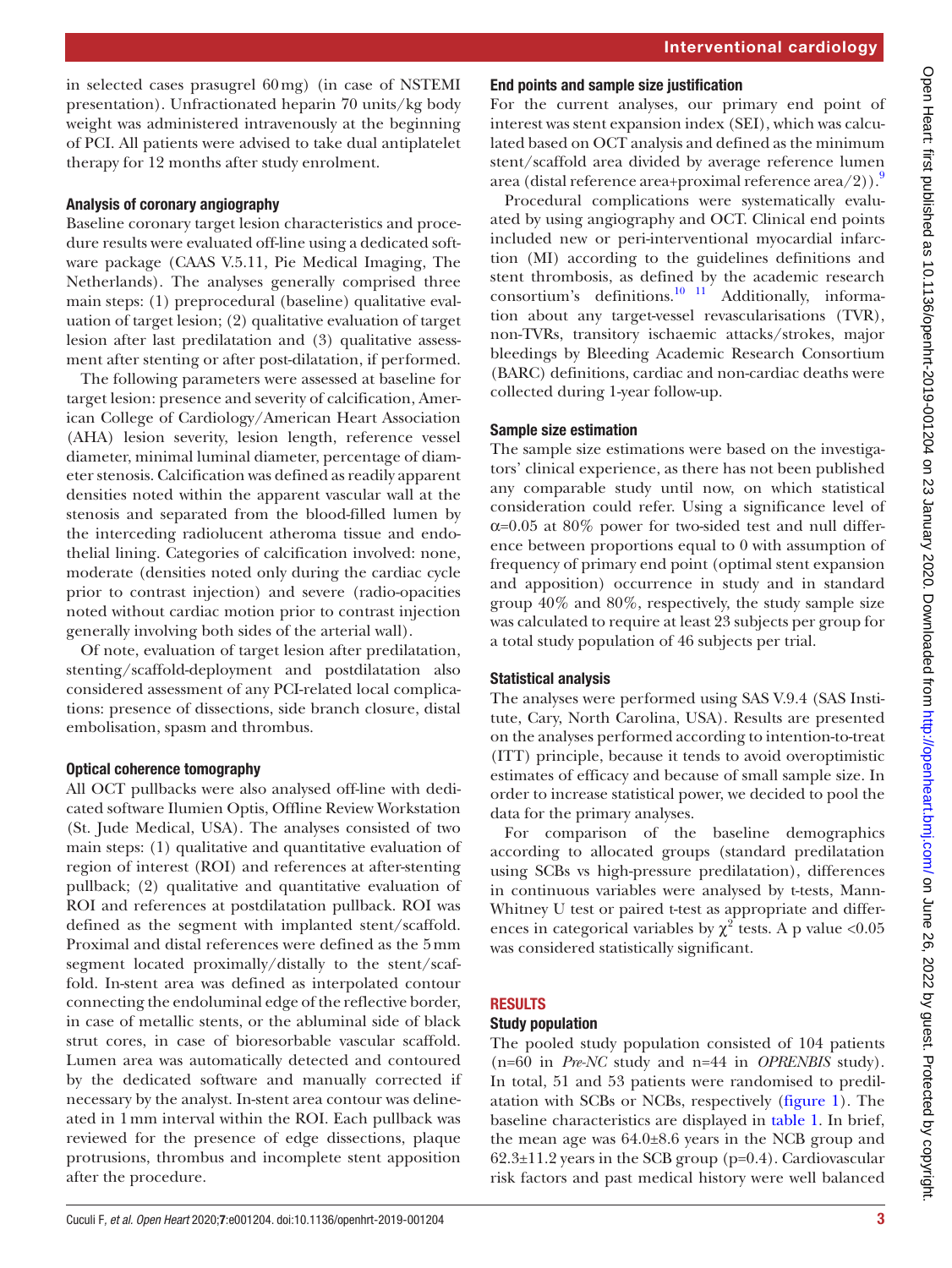Medical history

compliant vs semi-compliant balloons). NCB cohort (*n=53*) SCB cohort (*n=51*) P value Age (years; mean $\pm$ SD) 64.0 $\pm$ 8.6 62.3 $\pm$ 11.2 62.3 $\pm$ 11.2 68.40 Sex (male; n (%)) 38 (71.7%) 43 (84.3%) 43 (84.3%) 0.12 Weight (kg; mean $\pm$ SD) 82.1 $\pm$ 15.5 84.2 $\pm$ 19.5 84.2 $\pm$ 19.5 86.2 $\pm$ 19.5 86.86 Cardiovascular risk factors Hypertension (n (%)) 38 (71.7%) 38 (32.6%) 37 (72.6%) 37 (32.6%) 38 (39.94 Smoking (current: n (%))  $(9 \t(17.0\%)$  9 (17.0%) 18 (35.3%) 18 (35.3%) Diabetes (n (%)) 16 (30.2%) 16 (30.2%) 11 (21.6%) 11 (21.6%) Hyperlipidaemia (n (%)) 31 (58.5%) 32 (62.8%) 0.66 Previous MI (n (%)) 12 (22.6%) 20 (39.2%) 0.07 Previous CABG (n (%))  $1(1.9\%)$  0 (0.0%) Previous PCI (n (%)) 21 (39.6%) 23 (45.1%) 0.57 History of stroke (n (%)) 1 (1.9%) 1 (1.9%) 5 (9.8%) 5 (9.8%) 0.12 CABG, coronary artery bypass grafting; MI, myocardial infarction; NCB, non-compliant balloon; PCI, percutaneous coronary intervention; SCB, semi-compliant balloon.

<span id="page-3-0"></span>Table 1 Baseline characteristics of the study population grouped according to allocated predilatation strategy (non-

between compared groups. The demographics of the two study cohorts are separately displayed in the [online](https://dx.doi.org/10.1136/openhrt-2019-001204) [supplementary table 1](https://dx.doi.org/10.1136/openhrt-2019-001204).

#### Procedural characteristics

A total of 110 lesions were treated, 54 in the NCB group and 56 in the SCB group. Angiographic and procedural characteristics are depicted in [table](#page-4-0) 2. The lesion and procedural characteristics of the Pre-NC and OPRENBIS studies are separately shown in the [online supplementary](https://dx.doi.org/10.1136/openhrt-2019-001204) [table 1.](https://dx.doi.org/10.1136/openhrt-2019-001204) AHA lesion classification was not significantly different between the NCB versus SCB groups. Presence and severity of angiographically visible calcification was similar between both groups (p=0.99) as was lesion length (19.3±10.1 vs 21.1±9.4, p=0.25). The diameter of the balloons used for predilatation was similar (p=0.86). Mean predilatation pressure was higher in the NCB group  $(24.2\pm6.6 \text{ vs } 14\pm3.3, \text{ p} < 0.0001)$ . Absorb BVS were implanted in 55% of the patients in the SCB group and 58% of the patients in the NCB group (p=0.72). Postdilatation was performed in 41 (76%) NCB patients and 46 (82%) SCB patients. Mean postdilatation pressure was 22.8±8.3atm in the NCB group and 23.5±8.6atm in the SCB group (p=0.82). Similar diameter sizes of postdilatation balloon were used in both groups (p=0.26).

In patients treated with BVS compared with metallic stents, postdilatation was more frequently performed and the applied pressures were higher (displayed in the [online supplementary table 2\)](https://dx.doi.org/10.1136/openhrt-2019-001204).

## OCT and angiographic measurements

OCT measurements are summarised in [table](#page-5-0) 3. Overall, 45 (88%) patients in the SCB group and 49 (92%) patients in the NCB group fulfilled the core-lab quality criteria for OCT assessment and were included in this

analysis. Distal and proximal reference area was similar between both groups. After stent implantation, in-stent minimal luminal diameter was significantly better in the NCB group (2.47±0.40mm vs 2.37±0.32mm, p=0.03) and after postdilatation in-stent minimal luminal diameter increased in both groups and was slightly larger in the NCB group (2.57±0.42mm vs 2.47±0.33mm, p=0.08).

Immediately after stent implantation, SEI was 0.88±0.13 in the NCB vs  $0.85\pm0.14$  in the SCB group (p=0.18). SEI was <0.8 in 27% of all patients in the NCB group and 42% of all patients in the SCB group (p=0.14). After postdilatation, SEI increased to 0.94±0.13 in the NCB group vs  $0.88\pm0.13$  in the SCB group (p=0.02). Finally, the fraction of patients with SEI <0.8 dropped to 15% of the patients in the NCB group and 25% of patients in the SCB group  $(p=0.18)$ .

When analysing the patients treated with metallic stents or BVS separately, we found that final SEI was significantly larger, when lesions treated with DES were predilated with NCBs compared with SCBs (0.95±0.11 vs 0.86±0.13 (p=0.036)). On the other hand, final SEI in lesions treated with BVS did not significantly differ between lesion pretreated with NCBs versus SCBs (0.94±0.14 vs  $0.89\pm0.13$  (p=0.17)) (shown in the online supplementary table 3).

#### Periprocedural safety and long-term clinical outcomes

Periprocedural OCT and angiographic safety outcomes are displayed in [table](#page-5-1) 4. Overall, periprocedural safety was good and no perforations of coronary artery occurred. Proximal and distal edge dissections were mainly seen on OCT and were comparable between both groups.

One-year clinical follow-up was available in all patients and is summarised in [table](#page-6-0) 5. One patient from the NCB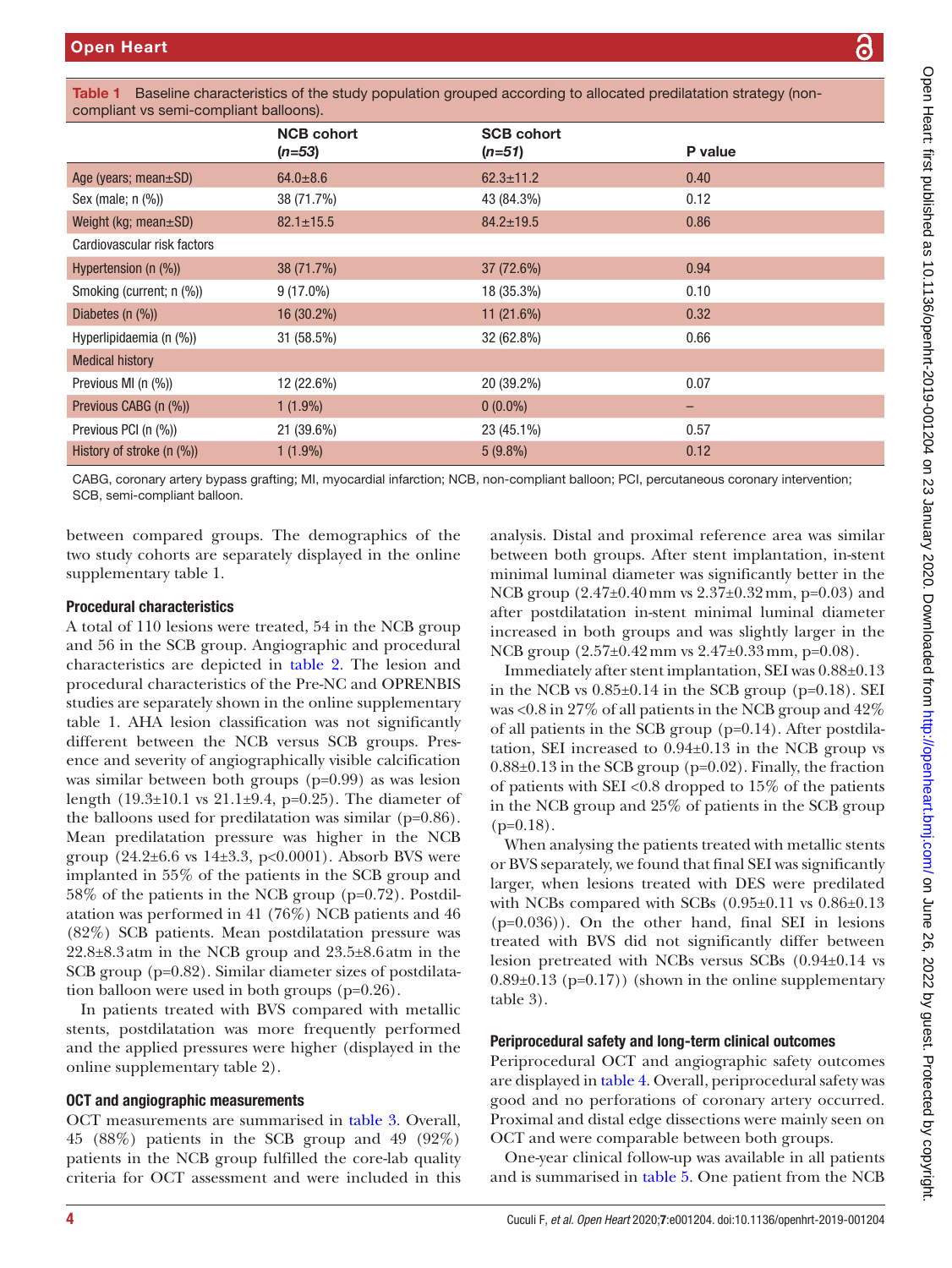<span id="page-4-0"></span>

| <b>Table 2</b> Lesion and procedural characteristics        |                                               |                                               |            |
|-------------------------------------------------------------|-----------------------------------------------|-----------------------------------------------|------------|
| <b>Totally treated lesions</b><br>Pre-NC<br><b>OPRENBIS</b> | <b>NCB cohort</b><br>n=54<br>n=31<br>$n = 23$ | <b>SCB cohort</b><br>$n = 56$<br>n=34<br>n=22 | P value    |
| <b>AHA lesion classification</b>                            |                                               |                                               | 0.17       |
| Type A                                                      | $1(2\%)$                                      | $0(0\%)$                                      |            |
| Type B1                                                     | 15 (28%)                                      | 9(16%)                                        |            |
| Type B <sub>2</sub>                                         | 19 (35%)                                      | 18 (32%)                                      |            |
| Type C                                                      | 19 (35%)                                      | 29 (52%)                                      |            |
| <b>Baseline calcification</b>                               |                                               |                                               | 0.99       |
| <b>None</b>                                                 | 45 (83%)                                      | 43 (77%)                                      |            |
| Moderate                                                    | 9 (17%)                                       | 11 (20%)                                      |            |
| <b>Severe</b>                                               | $0(0\%)$                                      | 2(4%)                                         |            |
| <b>Bifurcation lesion</b>                                   | 3(6%)                                         | 14 (25%)                                      | 0.16       |
| <b>Thrombus</b>                                             | $1(2\%)$                                      | $0(0\%)$                                      | 0.49       |
| Lesion length (mm)                                          | 19.3 $(\pm 10.1)$                             | 21.1 $(\pm 9.4)$                              | 0.25       |
| Direct stenting                                             | $0(0.0\%)$                                    | $2(3.6\%)$                                    | 0.50       |
| Predilatations-number of<br>balloons                        | 72                                            | 63                                            |            |
| <b>Predilatation balloon diameter</b><br>(mm)               | $2.8 (\pm 0.5)$                               | $2.8 (\pm 0.4)$                               | 0.19       |
| 1.5                                                         | 3(4%)                                         | $0(0\%)$                                      |            |
| 2.0                                                         | 8 (11%)                                       | 4(6%)                                         |            |
| 2.5                                                         | 22 (31%)                                      | 29 (46%)                                      |            |
| 3.0                                                         | 27 (38%)                                      | 24 (38%)                                      |            |
| 3.5                                                         | 11 (15%)                                      | $6(10\%)$                                     |            |
| 4.0                                                         | $1(1\%)$                                      | $0(0\%)$                                      |            |
| Predilatation pressure (atm)                                | 24.2 $(\pm 6.6)$                              | 14 $(\pm 3.3)$                                | $<$ 0.0001 |
| Implanted stents                                            | 72                                            | 74                                            | 0.72       |
| Drug-eluting stents                                         | 30 (42%)                                      | 33 (45%)                                      |            |
| Bioresorbable vascular<br>scaffolds                         | 42 (58%)                                      | 41 (55%)                                      |            |
| Stent diameter (mm)                                         | 3.1 $(\pm 0.4)$                               | $3.2 \ (\pm 0.5)$                             | 0.38       |
| 2.0                                                         | $0(0\%)$                                      | $1(1\%)$                                      |            |
| 2.25                                                        | 2(3%)                                         | $0(0\%)$                                      |            |
| 2.5                                                         | 7 (9%)                                        | 11 (15%)                                      |            |
| 2.75                                                        | $1(1\%)$                                      | 3(4%)                                         |            |
| 3.0                                                         | 35 (49%)                                      | 23 (31%)                                      |            |
| 3.5                                                         | 25 (35%)                                      | 30 (41%)                                      |            |
| 4.0                                                         | 2(3%)                                         | 6(8%)                                         |            |
| Stent length (mm)                                           | $22.1 (\pm 7.0)$                              | 24.4 $(\pm 8.3)$                              | 0.07       |
| <b>Stent implantation pressure</b><br>(atm)                 | 13.2 $(\pm 2.5)$                              | 13.2 $(\pm 2.6)$                              |            |
| Postdilatations-number of<br>lesions                        | 41 (76%)                                      | 46 (82%)                                      | 0.57       |
| Postdilatations-number of<br>balloons                       | 60                                            | 68                                            |            |
| Postdilatation balloon<br>diameter (mm)                     | $3.3 (\pm 0.5)$                               | $3.6 (\pm 0.5)$                               | 0.95       |
| 2.0                                                         | $1(2\%)$                                      | $1(1\%)$                                      |            |
| 2.5                                                         | 5 (9%)                                        | 3(4%)                                         |            |
|                                                             |                                               |                                               |            |

| <b>Table 2</b> Continued                                    |                                               |                                               |         |
|-------------------------------------------------------------|-----------------------------------------------|-----------------------------------------------|---------|
| <b>Totally treated lesions</b><br>Pre-NC<br><b>OPRENBIS</b> | <b>NCB cohort</b><br>n=54<br>n=31<br>$n = 23$ | <b>SCB cohort</b><br>n=56<br>n=34<br>$n = 22$ | P value |
| 3.0                                                         | 16 (28%)                                      | 18 (27%)                                      |         |
| 3.5                                                         | 27 (47%)                                      | 29 (43%)                                      |         |
| 4.0                                                         | $9(10\%)$                                     | 14 (21%)                                      |         |
| 4.5                                                         | $1(2\%)$                                      | 2(3%)                                         |         |
| 5.0                                                         | $1(2\%)$                                      | $1(1\%)$                                      |         |
| Postdilatation pressure (atm)                               | 22.8 $(\pm 8.3)$                              | $23.5 (\pm 8.6)$                              | 0.82    |

AHA, American Heart Association; NCB, non-compliant balloon; SCB, semi-compliant balloon.

group had a non-cardiac death and one patient in the SCB group had an MI and needed TVR. No patient had probable or possible ST.

## **DISCUSSION**

When analysing pooled data from two proof-of-concept studies including unselected patients with CAD requiring PCI, we found that the use of NCBs at high pressure for predilatation and postdilatation results in better stent expansion compared with predilatation with SCBs. This approach appears to especially improve final SEI when implanting metallic stents. Additionally, we showed that the use of high-pressure inflations with dedicated NCBs was safe and did not lead to any relevant coronary dissections or vessel perforations.

Although short-term outcomes after PCI have tremendously improved with use of latest generation DES, repeat ischaemic event requiring medical attention or interventions, especially target lesion failures and revascularisations, over 5 years remain high, especially in patients with multivessel disease, diabetes or complex lesions.<sup>12–14</sup> The presence of diabetes, the use of multiple stents (long lesions), ISR, chronic total occlusion and vessel diameter <3mm are known independent predictors of target lesion failure.<sup>[1](#page-7-0)</sup> Mechanical factors, including small diameter stents, stent underexpansion and malapposition, are still very important factors contributing to ISR and ST in the current DES era.<sup>[2 15–19](#page-7-7)</sup>

In this context, the minimum stent area reflecting stent expansion postimplantation is an important independent predictor of ISR and  $ST<sup>15</sup>$  $ST<sup>15</sup>$  $ST<sup>15</sup>$  Theoretically, three measures can be considered to achieve the largest minimum stent area or SEI possible: (1) adequate lesion preparation, (2) optimal stent/scaffold sizing and (3) appropriate postdilatation once the stent/scaffold is implanted. $3^{320-2}$ 

The routine use of an SCB for lesion preparation still represents common practice, but while it facilitates stent delivery, it might fail to properly crack the lesion, in particularly in fibrotic and/or calcified lesions, and therefore prepare the lesion site for device implantation. One needs to take into account that most PCI procedures are performed without intravascular imaging, which usually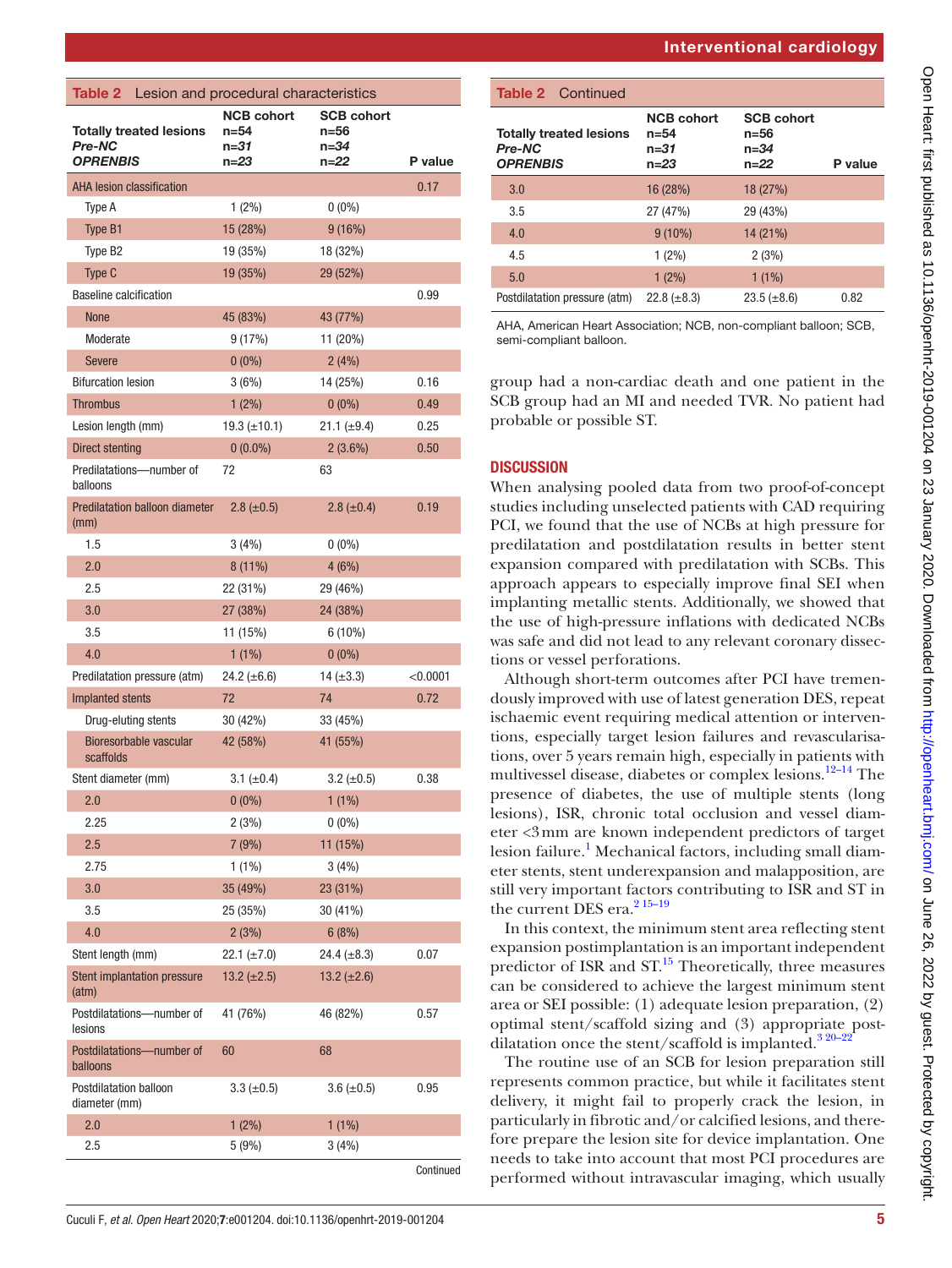<span id="page-5-0"></span>

| Table 3 Lesion assessment based on OCT measurements after stent/scaffold implantation and after postdilatation |                               |                               |         |
|----------------------------------------------------------------------------------------------------------------|-------------------------------|-------------------------------|---------|
| <b>OCT-based measurement</b>                                                                                   | <b>NCB cohort</b><br>$(n=45)$ | <b>SCB cohort</b><br>$(n=49)$ | P value |
| After stent implantation                                                                                       |                               |                               |         |
| Distal reference luminal area (mm)                                                                             | $6.21 \pm 2.47$               | $6.43 \pm 1.97$               | 0.67    |
| Proximal reference luminal area $\text{(mm}^2)$                                                                | $8.07 \pm 2.77$               | $8.04 \pm 2.05$               | 0.97    |
| Mean stent area $(mm^2)$                                                                                       | $6.66 \pm 1.88$               | $6.73 \pm 1.74$               | 0.74    |
| In-stent minimal luminal diameter (mm)                                                                         | $2.47 \pm 0.40$               | $2.37 \pm 0.32$               | 0.03    |
| Stent expansion index*                                                                                         | $0.88 \pm 0.13$               | $0.85 \pm 0.14$               | 0.19    |
| Stent expansion index $< 0.8$                                                                                  | 27%                           | 42%                           | 0.14    |
| After postdilatation                                                                                           |                               |                               |         |
| Average stent area $(mm^2)$                                                                                    | $7.35 \pm 2.15$               | $7.38 \pm 1.93$               | 0.99    |
| In-stent minimal luminal diameter (mm)                                                                         | $2.57 \pm 0.42$               | $2.47 \pm 0.33$               | 0.08    |
| Stent expansion index                                                                                          | $0.94 \pm 0.13$               | $0.88 \pm 0.13$               | 0.02    |
| Stent expansion index $< 0.8$                                                                                  | 15%                           | 25%                           | 0.18    |

\*The stent expansion index calculation bases on OCT measurements and is defined as the minimum stent/scaffold area divided by average reference lumen area (distal reference area+proximal reference area/2).

NCB, non-compliant balloon; OCT, optical coherence tomography; SCB, semi-compliant balloon.

facilitates characterisation and appreciation of the lesion. Hence, one might easily underestimate the complexity of a lesion and accordingly misses to adequately predilate a lesion, which in turn can contribute to stent and scaffold underexpansion.

As demonstrated in our study, better stent expansion was achieved immediately postdevice implantation when an NCB was used for lesion preparation, but the difference did not reach statistical significance. Postdilatation was performed in both groups in a similar fashion

<span id="page-5-1"></span>

| Table 4 Procedural complications evaluated by angiography and OCT |                   |                   |         |
|-------------------------------------------------------------------|-------------------|-------------------|---------|
|                                                                   | <b>NCB cohort</b> | <b>SCB cohort</b> |         |
| Variable                                                          | $(n=53)$          | $(n=51)$          | P value |
| OCT evaluation after stenting                                     |                   |                   |         |
| Proximal edge dissection                                          | $6(15.00\%)$      | 7 (17.07%)        | 0.81    |
| Distal edge dissection                                            | $6(13.04\%)$      | 4(8.16%)          | 0.52    |
| Thrombus in proximal reference                                    | $0(0.00\%)$       | $0(0.00\%)$       | -       |
| Thrombus in stented segment                                       | $4(8.33\%)$       | 13 (25.49%)       | 0.14    |
| Thrombus in distal reference                                      | 3(6.52%)          | $0(0.00\%)$       | -       |
| Final OCT evaluation                                              |                   |                   |         |
| Proximal edge dissection                                          | 7 (17.07%)        | 7 (16.28%)        | 0.94    |
| Distal edge dissection                                            | 7 (15.22%)        | $3(6.00\%)$       | 0.25    |
| Thrombus in proximal reference                                    | $0(0.00\%)$       | 1(2.33%)          | -       |
| Thrombus in stented segment                                       | 3(6.25%)          | 13 (25.49%)       | 0.11    |
| Thrombus in distal reference                                      | 2(4.35%)          | $0(0.00\%)$       |         |
| Final angiographic evaluation                                     |                   |                   |         |
| <b>Residual dissection</b>                                        | 1(1.85%)          | $0(0.00\%)$       |         |
| Intimal flap                                                      | $0(0.00\%)$       | $0(0.00\%)$       |         |
| Side branch closure                                               | $0(0.00\%)$       | 1(1.79%)          |         |
| <b>Thrombus</b>                                                   | $0(0.00\%)$       | 1(1.79%)          |         |
| Spasm                                                             | $0(0.00\%)$       | $0(0.00\%)$       |         |
| Evidence for distal embolisation*                                 | $0(0.00\%)$       | 1(1.79%)          |         |

\* *Evidence for distal Embolization=for example,eg. slow flow or no-reflow on angiography*.

NCB, non-compliant balloon; OCT, optical coherence tomography; SCB, semi-compliant balloon.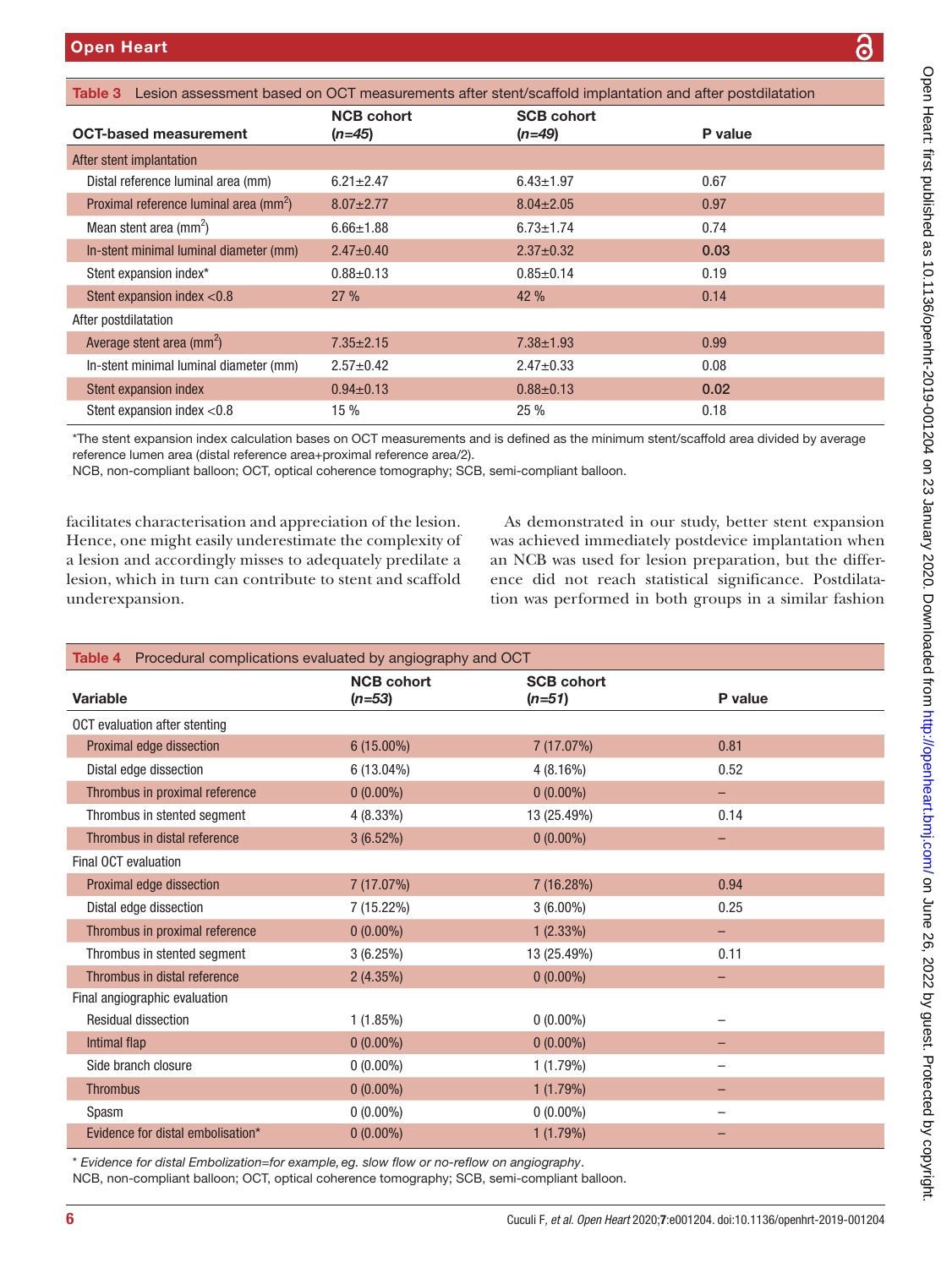| <b>Interventional cardiology</b> |  |
|----------------------------------|--|
|----------------------------------|--|

<span id="page-6-0"></span>

| Clinical end points after 1-year follow-up<br>Table 5 |                                          |          |         |
|-------------------------------------------------------|------------------------------------------|----------|---------|
| End point                                             | <b>NCB cohort SCB cohort</b><br>$(n=53)$ | $(n=51)$ | P value |
| Death                                                 | 1(1.89%)                                 | $0(0\%)$ |         |
| Stroke                                                | $0(0\%)$                                 | $0(0\%)$ |         |
| <b>Myocardial infarction</b>                          | $0(0\%)$                                 | $1(2\%)$ |         |
| <b>Target vessel</b><br>revascularisation             | $0(0\%)$                                 | $1(2\%)$ |         |
| Non-target vessel<br>revascularisation                | $0(0\%)$                                 | 2(4%)    |         |
| Stent thrombosis                                      | $0(0\%)$                                 | $0(0\%)$ |         |

NCB, non-compliant balloon; SCB, semi-compliant balloon.

(comparable diameters and pressures of NCBs) and this led to a relevant increase in stent expansion in the NCB group, while only mildly increasing SEI in the SCB group ([figure](#page-6-1) 2).

To comprehend these differing results, we need to consider the impact of balloon angioplasty with SCB versus NCB on the arterial wall. While SCBs tend to expand into the 'softer' (compliant) part of the vessel, dedicated NCBs are able to tackle the calcified and fibrotic parts of the lesion, especially if a high balloonto-vessel ratio is used. Additionally, with NCBs increasing pressures beyond nominal values leads to an exponential rise in balloon diameter. Contrary to this, there is a linear diameter-pressure relationship in NCBs, allowing the use of higher pressure, with less risk for coronary artery rupture. For instance, the OPN NC balloon can be safely inflated above rated burst pressure of 35 atm with minimal increase in diameter and appears therefore an ideal device for complicated fibro-calcific lesions, with recoil tendency.<sup>723</sup>

A recent post hoc analysis of two randomised studies using contemporary DES demonstrated that adjunct postdilatation was not associated with a reduction of major adverse cardiac events at 1year among patients treated with everolimus-eluting stents, irrespective of lesion length or vessel diameter.<sup>[24](#page-7-11)</sup> Putting the results of our study into clinical perspective, the postulated lack of



<span id="page-6-1"></span>Figure 2 Stent expansion index (SEI) assessed by optical coherence tomography (A) after device implantation and postdilatation in the semi-compliant balloon (SCB) group vs non-compliant balloon (NCB) group, (B) SEI after predilatation and postdilatation in the NCB group and (C) SEI after predilatation and postdilatation in the SCB group.

efficacy of postdilatation might not be surprising since direct stenting or lesion preparation with smaller SCBs are still very popular in most catheterisation laboratories. It is obvious that many coronary lesions can probably be treated without aggressive predilatation. However, interventionalists should vigorously ensure optimal stent expansion and apposition in order to avoid adverse shortterm and long-term outcomes, including restenosis or stent/scaffold thrombosis. As indicated by our results, achieving optimal stent expansion might require both adequate predilatation and postdilatation. This concept is novel and might lead to paradigm change when addressing lesion preparation in the future.

The fact that we did not find a significant difference between lesion preparation with NCBs versus SCBs in patients treated with Absorb BVS, might be explained by differences in procedural characteristics. Among lesions treated with BVS, the percentage of postdilatations was higher and most lesions were actually postdilated with the OPN NC balloon at very high pressures (>25atm), which could have helped to optimise final SEI.

Although we present the first randomised comparisons of two different lesion preparation strategies, we are well aware of certain limitations: (1) we pooled data from two randomised trials with similar protocols and identical implantation strategies in order to increase the sample size, which was not preplanned; (2) while the Beo NC and the OPN NC are both NCBs, the latter is a highly NCB with a very flat compliance curve allowing the use of very high pressure (>30atm); (3) both studies were designed and conducted during an era, when BVS devices were very popular. Hence, we present data from a mixed population treated with either contemporary metallic stents and the Absorb BVS. In fact, 73% of all patients enrolled in the Pre-NC trial were treated with a third-generation DES, while in the OPRENBIS trial, patients were treated with BVS only. BVS depend on vigorous lesion preparation, which may have magnified the effect of vessel preparation using NCBs. This variation in lesion treatment may account for differences in final luminal results observed. It is also important to take into account that the use of the Absorb BVS outside of randomised trials had been downgraded to a class III recommendation by various guideline committees and it should therefore not be a comparator with latest generation DES in clinical practice; (4) overall, our two studies were not designed to assess clinical efficacy and need to be considered as pilot data. Therefore, the concept of aggressive predilatation using NCBs for lesion preparation needs further clinical evaluation by prospective studies, which are adequately powered for clinical end points.

#### **CONCLUSIONS**

In simple coronary lesions, adequate predilatation and postdilatation with NCBs at high pressures seems to result in better stent and scaffold expansion. In fact, using SCBs for predilatation might lead to inadequate stent